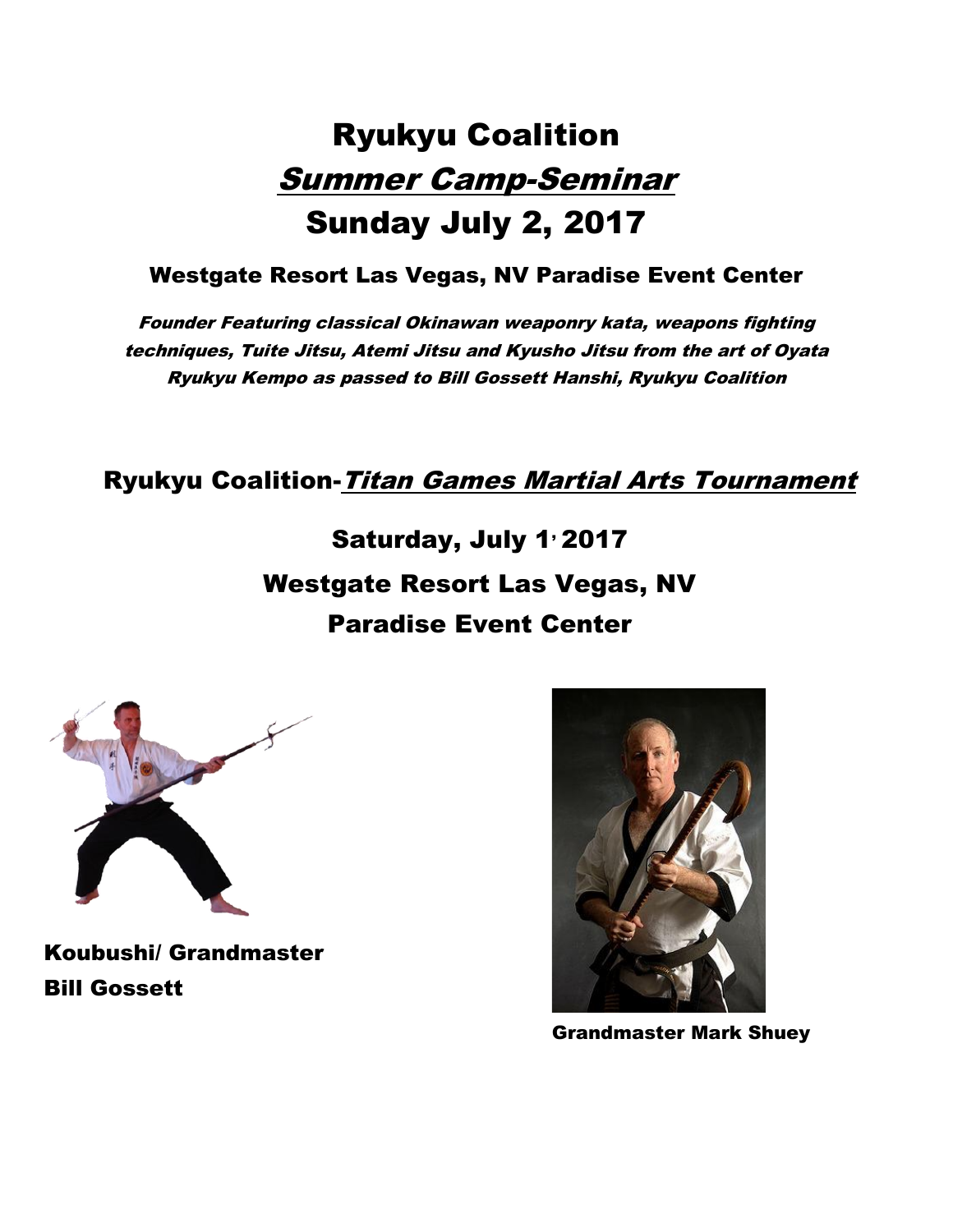**Featured Tournament Summer Camp Guest Grand Master Frank Sanchez Frank Sanchez is a 10th-Degree Black Belt and one of America's true modern-day martial arts Soke's! [MORE INFORMATION HERE](http://www.san-jitsu.com/)**



## **Ryukyu Coalition Summer Cam Seminar**

Date – Sunday July 2 - 10am-2pm Black Belt Testing and Seminar and Training Bring all classical Okinawan weaponry for kata and fighting techniques training

Location Westgate Resort Las Vegas, NV Paradise Event Center

*B*lack Belt Testing – Sunday July 2nd -In the -AM-

**Awards Banquet and Certificate Presentations 6:30pm Riki Tiki Sushi Bar -Westgate Resort Hotel 6pm**

Seminar Camp Fee – \$125.00 – Tournament Participant Cost \$100.00

Black Belt Testing Fee (All Ranks) - \$350.00 All association Fees must be current to test!

For Information Contact : [info@ryukyueastasianmartialarts.com](mailto:info@ryukyueastasianmartialarts.com) or 816-877-4343